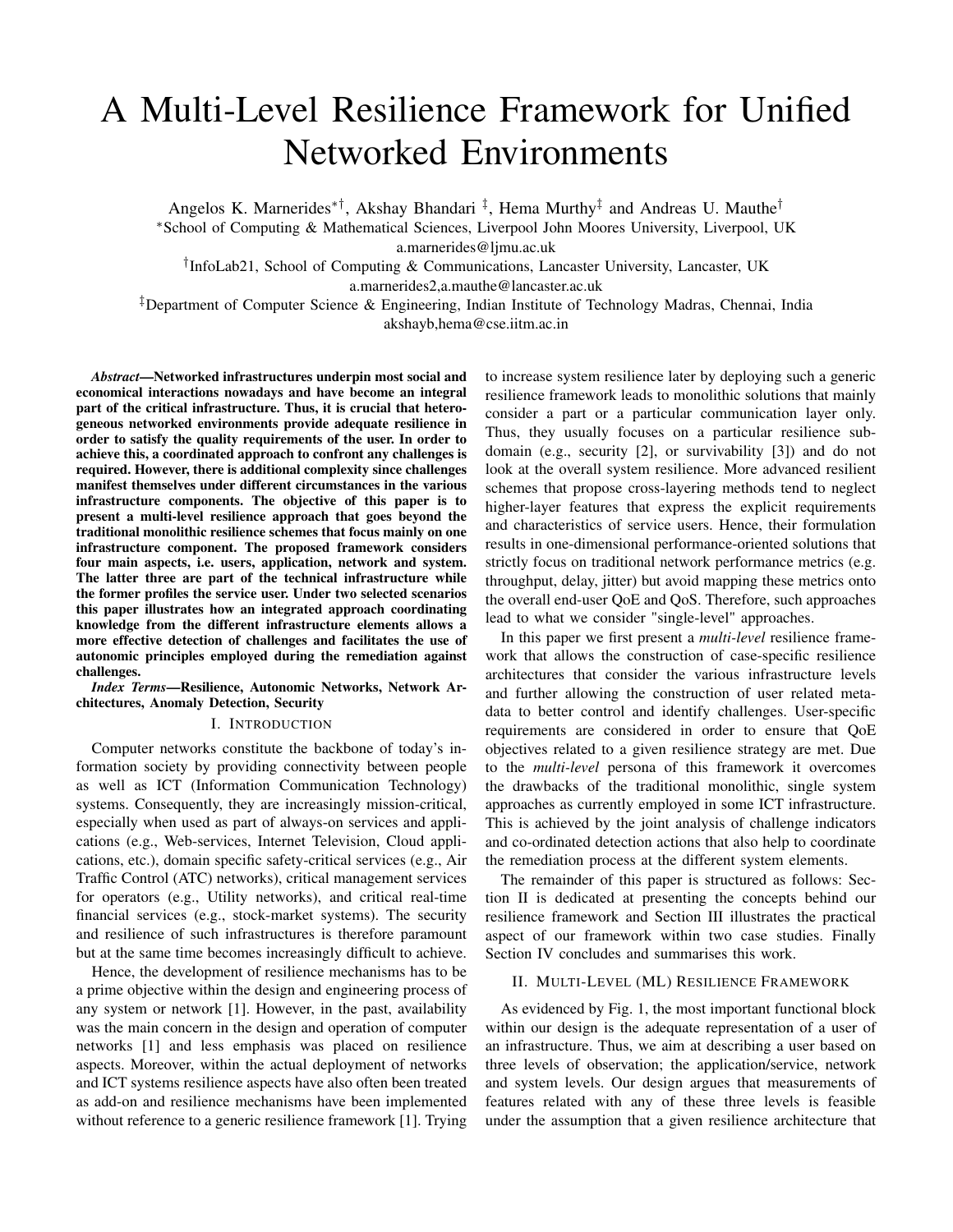

Fig. 1. Conceptual representation of Multi-Level Resilience follows our framework will be deployed under standardized monitoring and measurement methods (e.g. SNMP, NetFlow, syslog etc.).

# *A. Self-awareness & self-defence*

All gathered information from all the three different levels will be pre-processed at the management plane and further analysed on the knowledge plane. Fig 2 provides a visual example of how initially a client is meta-represented by the



Fig. 2. An example of representing a single user based on the three levels of system, network and application/service.

three different levels within the knowledge plane. The exemplar profiling case of Fig 2 illustrates the scenario of a ramp-up behaviour in all the three levels of observation due to the byte consumption caused by a particular application/service.

Given an initial user (or group of users) profiling, the knowledge plane will enforce a dedicated component within its internal structure to perform a statistical characterisation of a user's activities within the observational timeframe. Apart from developing a user-specific profile, this statistical characterisation will also be aggregated for all the users and further correlated with the monitoring and measurement components of the control and the data plane. Hence, an overall characterisation of the environment is achieved and self-awareness is ensured.

Naturally, the overall characterisation complies with a particular mathematical model which is in a position to determine the levels of normality, thus detecting abnormal characteristics in real-time. Under the scenario of detecting an anomalous pattern, components within the management plane will be in charge of informing the knowledge plane. Consequently, the knowledge plane will update the overall statistical characterization of its profiling on a set of users and further trigger finegrained analysis in order to diagnose the exact cause of the anomaly. Given the outcome of this fine-grained analysis, the knowledge plane will inform the management plane in order to trigger remediation techniques and dimension the environment resources accordingly. Thus, the property of self-defence is accommodated.

# *B. Self-management & self-optimization*

Remediation of challenges is resulted after a coordinated act by the management and knowledge planes. In particular, the management plane is the actual co-ordinator at the onset of an event. Thus, the decision regarding the type of anomaly produced by the knowledge plane is sent over to the management plane. Subsequently, the management plane initiates a policies component that holds all the rules regarding the optimisation and management procedures that need to be taken within the ICT environment.

According to the rules provided by the policies component, immediate policies regarding traffic engineering actions (e.g. refined routing decisions, blocking) will be triggered and further received by the control plane. Eventually, the internal mechanisms of the control plane will re-configure the associated settings on the hardware (e.g. routers, sensors) and subsequently update the forwarding schemes within the data plane. Given all the remediation operations described, the properties of self-management and self-optimization for the ICT environment are empowered by our generic multilevel resilience framework.

#### III. ML RESILIENCE FRAMEWORK : IN PRACTISE

# *A. Case Study 1: ML Resilience over the Cloud for Malware Detection*

Based on the generic ML resilience framework we have derived a prototype resilience architecture explicitly for the identification and detection of malware over cloud environments where its detailed description can be found in [4]. The overall architecture of our approach can be seen in Figure 3 where for simplicity only three nodes are shown and the network connections between nodes are omitted. Each node has a hypervisor, a host Virtual Machine (VM) and a number of guest VMs. Within the host VM of each node there is a dedicated Cloud Resilience Manager (CRM) which comprises one part of the wider detection system. The software components within the CRM are the Network Analysis Engine (NAE), the System Analysis Engine (SAE), the System Resilience Engine (SRE) and the Coordination and Organisation Engine (COE). Nevertheless, the case study of this section is explicitly addressing the operations of the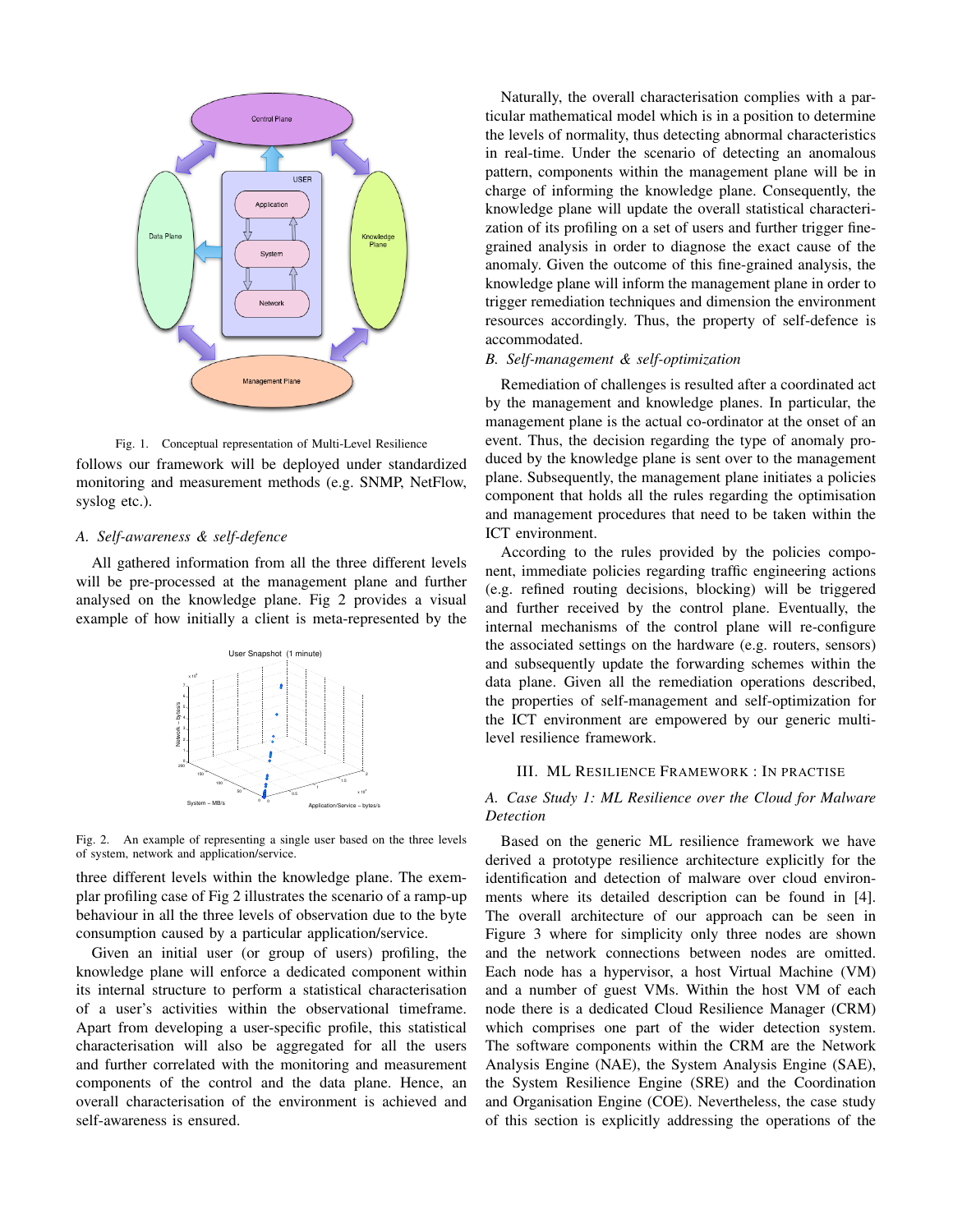

Fig. 3. Resilience Architecture over a Cloud Scenario for Malware Detection

NAE and SAE engines using the example of characterising and detecting the Kelihos malware [5].

Both SAE and NAE are composed by mechanisms that automate all the processes referring to the pre-processing of either network or system data. Their pre-processing outputs are subsequently fed as the primitive input for the analysis algorithms which are also integrated and they employ Principal Component Analysis (PCA) [6] and statistical timeseries on the jointly gathered system and network features. Hence the produced outputs are also considered as important aiding elements towards the establishment of the *self-awareness* and *self-defence* properties where the former enables the adequate characterisation of the three levels of *network*, *system* and *application/service* and the latter achieves malware detection.

In our experiments, we aimed at assessing the fundamental property of VM/service "live" migration of an HTTP server as initiated in todays' cloud environments and further investigate on how malware can be detected in such a scenario within a controlled experimental testbed. The experiment lasted for 20 minutes and the Kelihos malware strain, *Trojan.Kelihos-5*, was injected on the  $9^{th}$  minute in one of the HTTP servers whereas on the  $10^{th}$  minute the infected VM was migrated to the second "clean" physical host as manually commanded by the management host. Throughout the whole experiment there was the consistent aggreagted monitoring of system-related features (e.g. counts of processes) and network packets for all VMs on both physical hosts from the hypervisor level using custom monitoring scripts embedded in the NAE and SAE. Finally, the aggregated system and network features where subsequently fed to our implemented PCA algorithm in order to firstly chartacterize the joint dataset and further pinpoint possible anomalous characteristics.

*1)* Case Study 1: Results*:* As evidenced by Fig. 4, each joint dataset is divided into 3-second bins, and each bin is converted into a feature vector per each VM node. The combined feature vector was submitted to PCA to obtain the *k-subspace* which corresponds to the normal behaviour of the traffic, and spans from a principal component  $pc_1$ , through  $pc<sub>k</sub>$ , whereas the remaining subspace with the less significant principal components (i.e,  $pc_{k+1}$  through  $pc_m$ ) maps the anomalous behaviour with respect to the variance of the dataset. Subsequently, we compute a distance metric that describes the magnitude of the projection of the original data

points into the anomalous subspace to quantify their malicious behaviour which we use to produce the anomaly score graph (ASG) in Fig. 4. In practise, this plot that is generated by the NAE is a time-series representation which summarizes the anomalous score of each bin in the trace and thus indicates the level of how anomalous is each tested timebin with respect to the other measurement bins. Overall, the PCA performed extremely well and was able to show a sharp increase on the ASG plot as demonstrated by Fig. 4 as soon as the Kelihos malware was injected ( $\approx 160^{th}$  bin in Fig. 4). Moreover, the ASG plot also shows that the PCA algorithm could also identify anomalous activity after the VM migration performed right after the  $200^{th}$  time bin.

# *B. Case Study 2: Multi-level Resilience in Access Networks for Characterization & Detection of Systematic Downloads*

Given the properties of the ML resilience framework we have derived timeseries analysis formulations in order to adequately detect systematic downloads that have become commonplace and consequently lead academic institutional campus networks being blacklisted.

In this work, the number of requests per second made to a specific publisher as obtained from the proxy logs captured at a proxy server on the Indian Institute of Technology Madras campus is used to model the time series. In order to build robust models, the data is obtained for 106 such publishers where each one is represented by a different timeseries since license agreements with each is likely to be different. In particular we have considered the number of downloaded files, the files downloaded at random intervals, the file sizes and the random ordering of files of different sizes as our data features. We formed the timeseries by computing the number of requests at different polling intervals varying from 5-30 seconds in 5 second bins. The time-dependent AR process was modelled with a framelength of 3 minutes and we further computed the AR process roots.

*1)* Case Study 2: Results*:* The type and order of our model is obtained by first considering the autocorrelation function (ACF) of the time series. It was observed that the ACF of the differenced timeseries was stationary and could be modeled as an Auto Regressive (AR) process

$$
\Delta(x_n) = y_n = x_n - x_{n-1} \tag{1}
$$